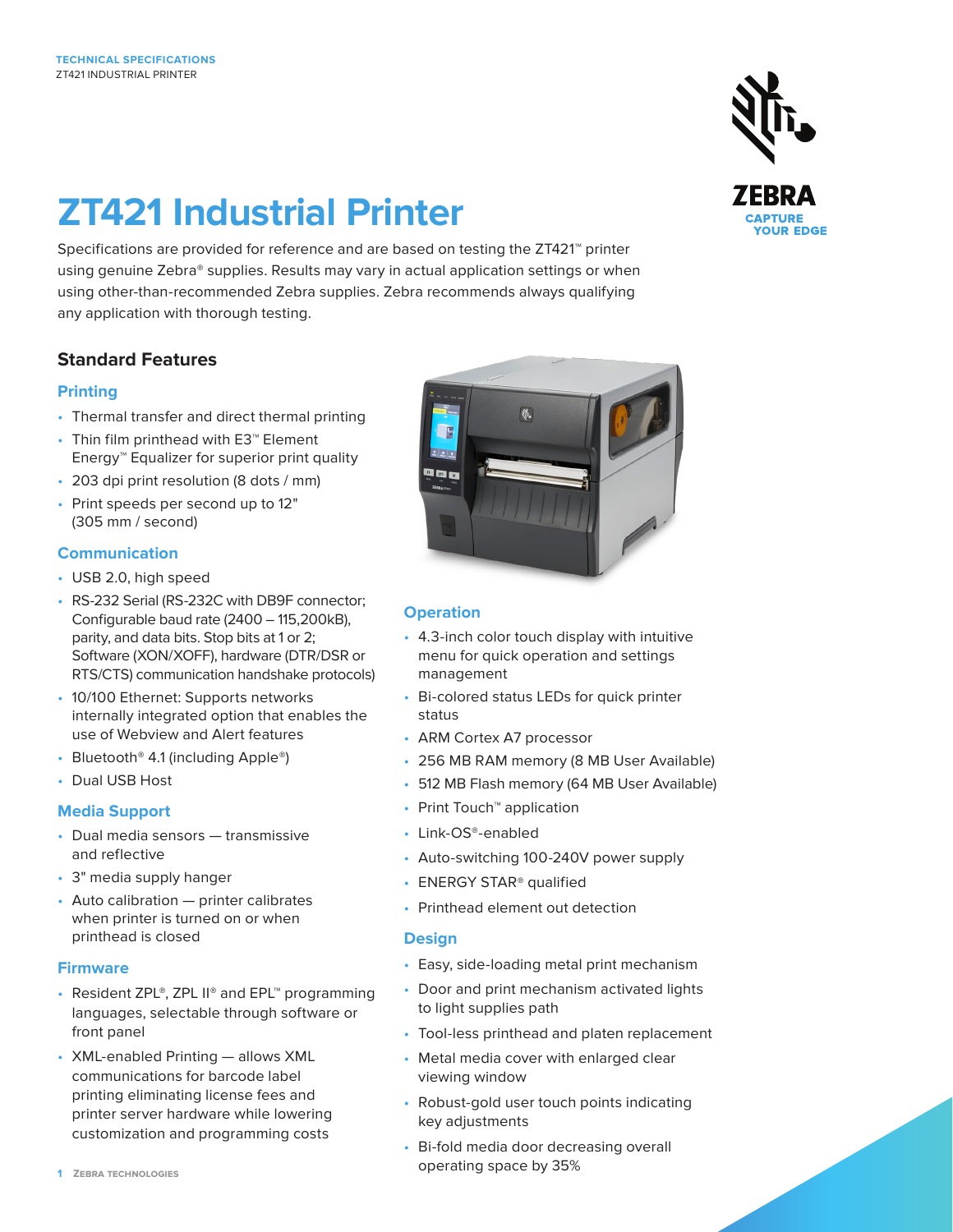# **Optional Features**

#### **Printheads / Resolution**

- Printhead 203 dpi (8 dots / mm)
- Printhead 300 dpi (12 dots / mm)

#### **Communication**

- Parallel (Bi-directional interface)
- Wireless dual radio with 802.11ac Wi-Fi and Bluetooth 4.1
- 10/100 Ethernet
- Applicator interface

#### **Media Handling**

- **Rewind** Internally rewinds a full roll of printed labels on 3" core, or peels and rewinds liner (factory installed only)
- **Peel** Front-mount, passive-peel option
- **Cutter** Front-mount guillotine cutter and catch tray, operates under software control cutting labels individually, or in strips (not compatible with rewind and peel options)

#### **Fonts**

Asian and other international scalable and smooth bitmapped fonts

#### **Power Cords**

US, Europe / UK, Israel, China, Japan, Australia, Argentina, Brazil and Taiwan

#### **RFID**

- Fully integrated ThingMagic® UHF EPC Gen 2 V2.0/ISO 18000-63 RFID Reader / Encoder
- Prints and encodes tags with a minimum pitch of 0.6" / 16 mm
- Adaptive Encoding Technology simplifies RFID setup and eliminates complex RFID placement guidelines

#### **ZKDU Keyboard Display Unit**

Enter variable data and retrieve stored forms for standalone applications (requires null modem adapter with DB9 serial cable)

#### **ZBI 2.0™**

Field installed via activation key

# **Programming Language**

**ZPL II** - Universal language for Zebra printers. Simplifies label formatting and enables format compatibility with existing systems that run Zebra printers.

- **Fonts** 16 resident expandable ZPL II bitmap and two resident scalable ZPL fonts
- **Unicode** For multi-language printing
- **Web View** Connect and control Zebra barcode printers via the printer's Web interface using a common Web browser
- **Alert** Printers equipped with network connected printers provide alerts via any email-enabled, wired, or wireless device to minimize downtime

## **Link-OS Software Tools**

**Document Design** - Use your business data to quickly create customized print solutions with Zebra's intuitive, plug-and-print design tools

**Printer Integration** — Zebra offers apps and products designed to help you integrate Zebra devices into your existing systems

**Printer Management** — Manage your print operations locally and globally with Zebra's suite of device management tools

**Developer Tools** — Provides you with the tools you need to create your own apps, including documentation, source code, programming languages, templates and more

**Zebra Setup Utility** — Single-printer configuration utility

**ZebraDesigner™ Windows**® **Driver** — Microsoft certified for Windows: (downloadable from www.zebra.com)

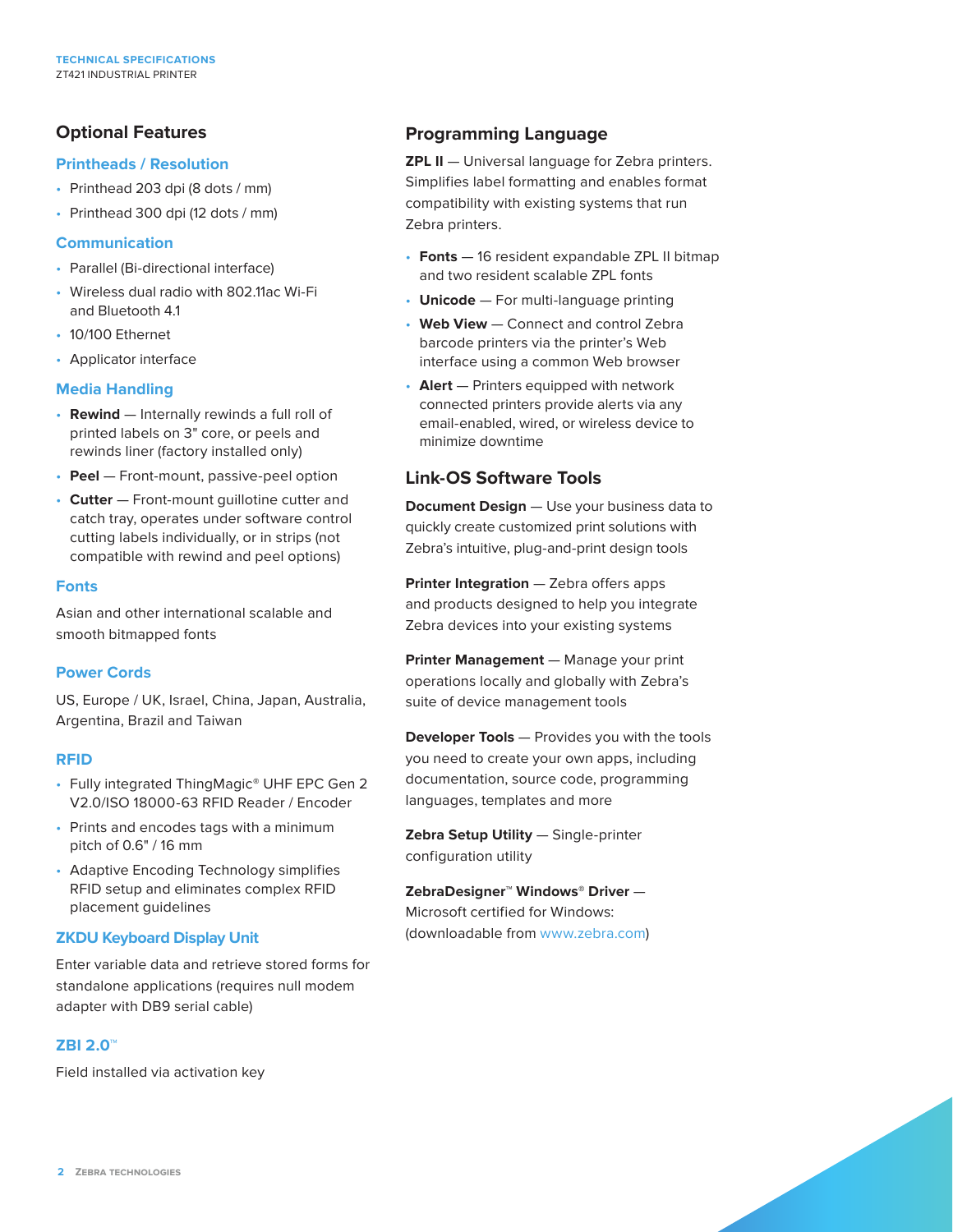# **Media Specifications**

- Media Types: Continuous, die-cut, notch, black-mark
- Maximum Non-continuous Label Length: 39" (991 mm)
- Media Web Width (Label and Liner):
	- − 2.00" (51 mm) to 7.0" (178 mm) Tear / Cutter
	- − 2.00" (51 mm) to 6.75" (171 mm) Peel / Rewind
- Minimum Label Length:
	- − Tear-off mode: 0.5" (12.7 mm)
	- − Peel mode: 0.5" (12.7 mm)
	- − Rewind mode: 0.5" (12.7 mm)
	- − Cutter: 1.00" (25.4 mm)
- Media Thickness (Label and Liner): − 0.0023" (0.058 mm) to 0.010" (0.25 mm)
- Maximum Media Roll Dimensions:
	- − 8.0" (203 mm) O.D. on a 3" (76 mm) I.D. core

## **Ribbon Specifications**

- Ribbon Width: 2.00" (51 mm) to 6.85" / 174 mm
- Maximum Ribbon Length: 1476' (450 m)
- Maximum Ribbon Roll Size: 450 m: 3.2" (81.3 mm) O.D. on a 1.0" (25.4 mm) I.D. core
- Ribbon Wound Ink-side Out

# **Printing Specifications**

| <b>Parameter</b>                                       | $203$ dpi<br>$(8$ dots / mm)                                 | <b>300 dpi</b><br>$(12$ dots / mm)                                         |
|--------------------------------------------------------|--------------------------------------------------------------|----------------------------------------------------------------------------|
| Dot Size<br>$(W \times L)$ :                           | $0.0049" \times 0.0049"$<br>$(0.125$ mm $\times$ 0.125 mm)   | $0.0033" \times 0.0039"$<br>$(0.084 \text{ mm} \times 0.099 \text{ mm})$   |
| <b>Maximum Continuous</b><br><b>Media Print Length</b> | 102" (2591 mm)                                               | 45" (1143 mm)                                                              |
| <b>Maximum</b><br><b>Print Width</b>                   | $6.6"$ (168 mm)                                              | $6.6"$ (168 mm)                                                            |
| <b>Programmable Print</b><br><b>Speeds</b>             | 2.4" through 12"<br>$(61$ mm $- 305$ mm)<br>in 1" increments | 2.4" through 10"<br>$(61 \text{ mm} - 254 \text{ mm})$<br>in 1" increments |

- First Dot Location: Measured from inside media backing edge: 0.10" ±.04" (2.5 mm, not to exceed -0.5 mm +1.0 mm)
- Media Registration Tolerance:
	- − Vertical = <±0.039" (±1.0 mm) on non-continuous media
	- − Horizontal = <±0.039" (±1.0 mm) within a roll of media

# **Gap / Notch Sensing Standards**

Sensor Adjustment Range: 0.06" to 4.31" from media inner edge

| <b>Parameter</b>                       | <b>Standard Dimensions</b>            | <b>Metric Dimensions</b>       |
|----------------------------------------|---------------------------------------|--------------------------------|
| <b>Inter-label Gap</b>                 | 0.079" to 0.157"<br>preferably 0.118" | 2 to 4 $mm$<br>preferably 3 mm |
| <b>Sensing Notch</b><br>$(W \times L)$ | $0.25" \times 0.12"$                  | 6 mm $\times$ 3 mm             |
| <b>Sensing Hole</b>                    | 0.125" diameter                       | 3 mm diameter                  |

# **Black Mark Sensing Standards**

Sensor Adjustment Range: 0.06" to 4.31" from media inner edge

| <b>Parameter</b>                           | <b>Dimensions</b>                    |
|--------------------------------------------|--------------------------------------|
| <b>Black Mark Length</b>                   | $0.098" - 0.453"$ (2.5 mm – 11.5 mm) |
| <b>Black Mark Width</b><br>Nidth<br>Length | ≥0.37" (9.5 mm)                      |

- Black Mark Density: >1.0 Optical Density Units (ODU)
- Maximum Media Density: 0.5 ODU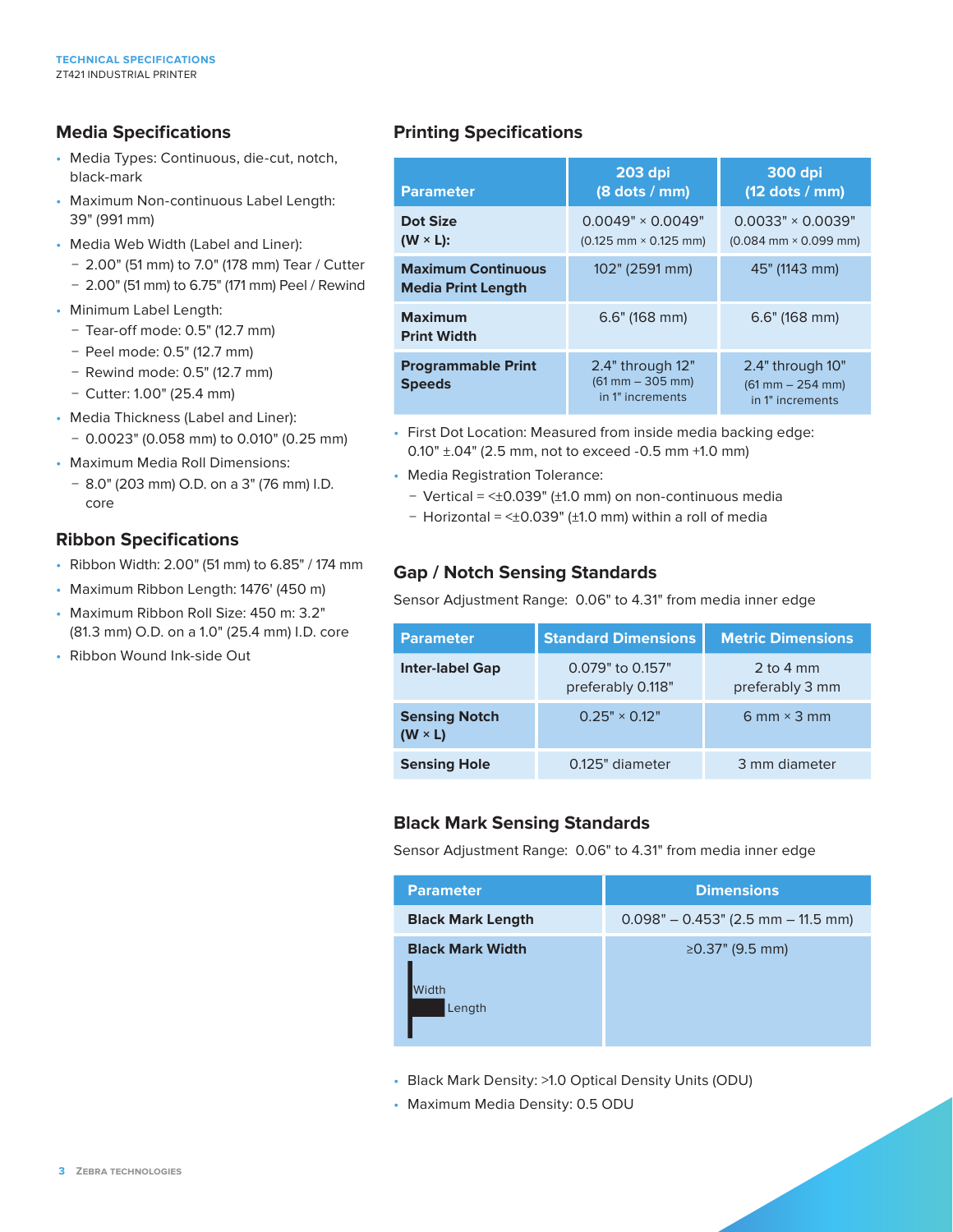# **Eltron Programming Language (EPL2™) (Available on 203 DPI Only)**

- Compatible with mainframe, mini, and PC hosts
- Four-position field rotation (0º, 90º, 180º, 270º)
- Variable field support (00 to 99)
- Counter support (up to 10)
- Variable field addition and subtraction
- Status reporting
- Form storage
- Metered print odometer

## **ZPL Barcode Symbologies and Specification**

- Barcode modulus "X" dimension:
	- − Picket fence (non-rotated) orientation:
		- 203 dpi = 4.9 mil to 49 mil
		- 300 dpi = 3.3 mil to 33 mil
	- − Ladder (rotated) orientation:
		- 203 dpi = 4.9 mil to 49 mil
		- 300 dpi = 3.9 mil to 39 mil
- Barcode Ratios 2:1, 7:3, 5:2 and 3:1
- Linear Barcodes: Code 11, Code 39, Code 93, Code 128 with subsets A / B / C and UCC Case Codes, ISBT-128, UPC-A, UPC-E, EAN-8, EAN-13, UPC and EAN 2- or 5-digit extensions, Plessey, Postnet, Standard 2-of-5, Industrial 2-of-5, Interleaved 2-of-5, Logmars, MSI, Codabar and Planet Code
- 2D Barcodes: Codablock, PDF417, Code 49, Data Matrix, MaxiCode, QR Code, TLC 39, MicroPDF, RSS-14 (and composite), Aztec

## **Font Matrices: 203 DPI (8 Dots / mm) Printheads**

|              |                         |                                      |                   | <b>Character Size</b> |                          |                    |                          |
|--------------|-------------------------|--------------------------------------|-------------------|-----------------------|--------------------------|--------------------|--------------------------|
|              | <b>Matrix</b>           |                                      |                   | <b>Inches</b>         |                          | <b>Millimeters</b> |                          |
| <b>Font</b>  | $H \times W$            | <b>Inter-Character</b><br><b>Gap</b> | Type <sup>+</sup> | $H \times W$          | <b>Characters</b><br>Per | $H \times W$       | <b>Characters</b><br>Per |
| A            | $9 \times 5$            | $\mathbf{1}$                         | $U-L-D$           | $0.044 \times 0.029$  | 33.90                    | $1.13 \times 0.75$ | 1.33                     |
| B            | $11 \times 7$           | $\overline{2}$                       | $\cup$            | $0.054 \times 0.044$  | 22.60                    | $1.38 \times 1.13$ | 0.89                     |
| C, D         | $18 \times 10$          | 2                                    | $U-L-D$           | $0.088 \times 0.059$  | 16.95                    | $2.25 \times 1.50$ | 0.67                     |
| E            | $28 \times 15$          | 5                                    | OCR-B             | $0.138 \times 0.098$  | 10.17                    | $3.50 \times 2.50$ | 0.40                     |
| F            | $26 \times 13$          | 3                                    | $U-L-D$           | $0.128 \times 0.079$  | 12.71                    | $3.25 \times 2.00$ | 0.50                     |
| G            | $60 \times 40$          | 8                                    | $U-L-D$           | $0.295 \times 0.236$  | 4.24                     | $7.50 \times 6.00$ | 0.17                     |
| H            | $21 \times 13$          | 6                                    | OCR-A             | $0.103 \times 0.093$  | 10.71                    | $2.63 \times 2.38$ | 0.42                     |
| <b>GS</b>    | $24 \times 24$          | $\circ$                              | <b>SYMBOL</b>     | $0.118 \times 0.118$  | 8.48                     | $3.00 \times 3.00$ | 0.33                     |
| P            | $20 \times 18$          | N/A                                  | $U-L-D$           | $0.098 \times 0.089$  | N/A                      | $2.49 \times 2.26$ | N/A                      |
| Q            | $28 \times 24$          | N/A                                  | $U-L-D$           | $0.138 \times 0.118$  | N/A                      | $3.51 \times 2.99$ | N/A                      |
| $\mathsf{R}$ | $35 \times 31$          | N/A                                  | $U-L-D$           | $0.172 \times 0.153$  | N/A                      | $4.37 \times 3.89$ | N/A                      |
| $\mathsf{s}$ | $40 \times 35$          | N/A                                  | $U-L-D$           | $0.197 \times 0.172$  | N/A                      | $5.00 \times 4.37$ | N/A                      |
| T            | $48 \times 42$          | N/A                                  | $U-L-D$           | $0.236 \times 0.207$  | N/A                      | $5.99 \times 5.26$ | N/A                      |
| U            | $59 \times 53$          | N/A                                  | $U-L-D$           | $0.290 \times 0.261$  | N/A                      | $7.37 \times 6.63$ | N/A                      |
| $\mathbf{V}$ | $80 \times 71$          | N/A                                  | $U-L-D$           | $0.394 \times 0.349$  | N/A                      | $10.0 \times 8.86$ | N/A                      |
| Ø            | Default: $15 \times 12$ |                                      | $U-L-D$           | <b>Scalable</b>       |                          |                    |                          |

† U = Uppercase L = Lowercase D = Descenders

† U = Uppercase L = Lowercase D = Descenders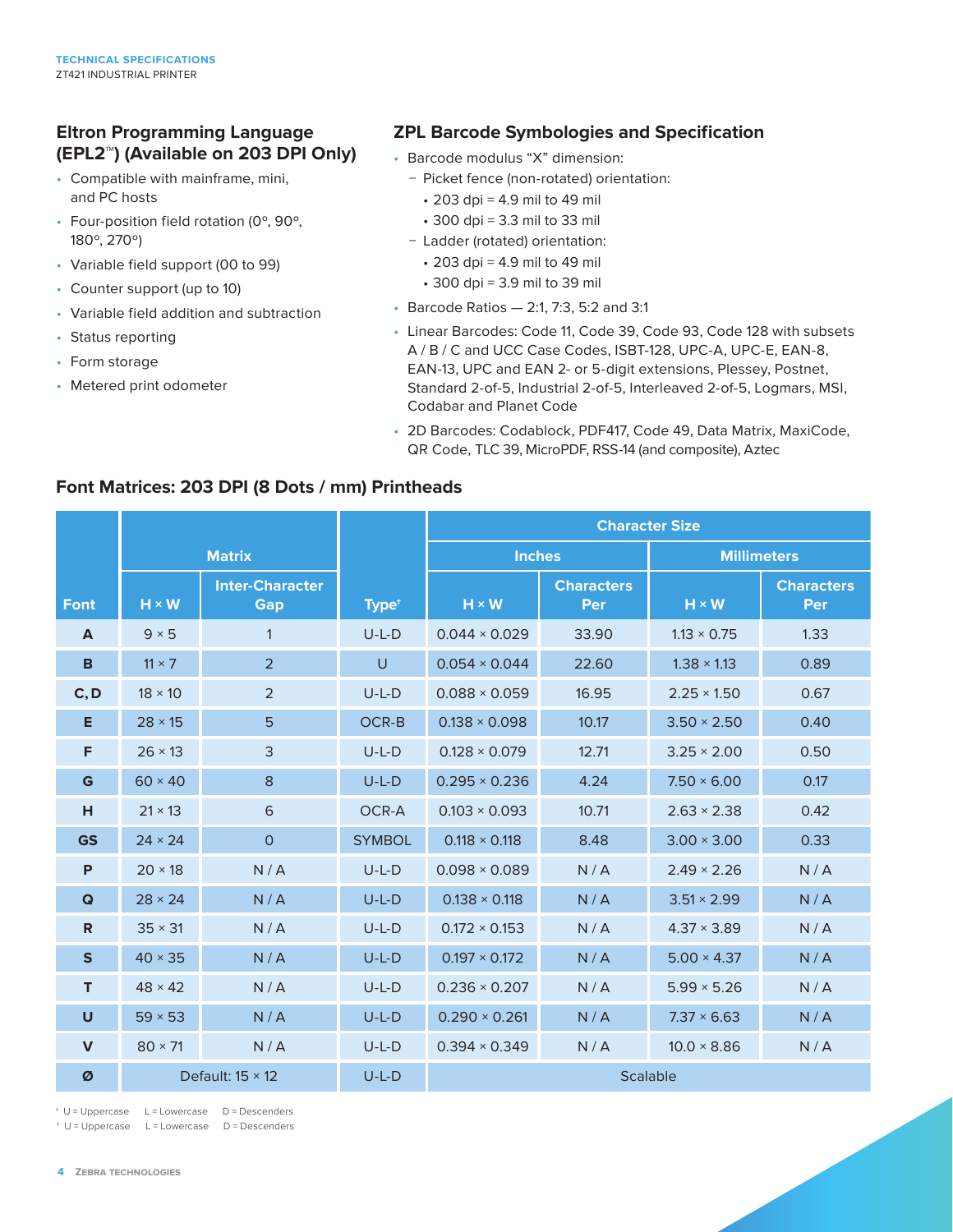# **ZPL Printer Fonts**

- Fonts A, B, C, D, E, F, G, H and GS are expandable up to 10 times, height and width independently. However, fonts E and H (OCR-A and OCR-B) are not considered "in-spec" when expanded.
- The scalable smooth font 0 (CG Triumvirate™ Bold Condensed\*) is expandable on a dotby-dot basis, height and width independent, while maintaining smooth edges. Maximum character size depends on available memory.
- IBM Code Page 850 international character sets are available in the fonts A, B, C, D, E, F, G and 0 through software control
- Code Page 1250, 1252, 1253, 1254, 1255 Support with font 0

\*Contains UFST® from Agfa Monotype Corporation

# **ZPL Programming Language (ZPL / ZPL II)**

- Communicates in printable ASCII characters
- Unicode™-compliant
- Compatible with mainframe, mini and PC hosts
- Downloadable objects include graphics, scalable and bitmap fonts, label templates and formats
- Adjustable print cache
- Data compression
- Automatic memory allocation for format while printing
- Automatic serialization of fields
- Format inversion (white on black)
- Mirror-image printing
- Four-position field rotation (0º, 90º, 180º, 270º)
- Slew command
- Programmable label quantities with print, pause, cut control
- Status messages to host upon request

## **Font Matrices: 300 DPI (12 Dots / mm) Printheads**

|              |                         |                               |                   | <b>Character Size</b> |                                 |                    |                                 |
|--------------|-------------------------|-------------------------------|-------------------|-----------------------|---------------------------------|--------------------|---------------------------------|
|              | <b>Matrix</b>           |                               |                   | <b>Inches</b>         |                                 | <b>Millimeters</b> |                                 |
| <b>Font</b>  | $H \times W$            | <b>Inter-Character</b><br>Gap | Type <sup>+</sup> | $H \times W$          | <b>Characters</b><br><b>Per</b> | $H \times W$       | <b>Characters</b><br><b>Per</b> |
| A            | $9 \times 5$            | $\mathbf{1}$                  | $U-L-D$           | $0.030 \times 0.020$  | 50.00                           | $0.76 \times 0.51$ | 1.97                            |
| B            | $11 \times 7$           | $\overline{2}$                | U                 | $0.037 \times 0.030$  | 33.33                           | $0.93 \times 0.76$ | 1.31                            |
| C, D         | $18 \times 10$          | 2                             | $U-L-D$           | $0.060 \times 0.040$  | 25.00                           | $1.53 \times 1.02$ | 0.98                            |
| Е            | $41 \times 20$          | 6                             | OCR-B             | $0.137 \times 0.087$  | 11.54                           | $3.47 \times 2.20$ | 0.45                            |
| F            | $26 \times 13$          | 3                             | $U-L-D$           | $0.087 \times 0.053$  | 18.75                           | $2.20 \times 1.36$ | 0.74                            |
| G            | $60 \times 40$          | 8                             | $U-L-D$           | $0.200 \times 0.160$  | 6.25                            | $5.08 \times 4.07$ | 0.25                            |
| н            | $30 \times 19$          | 9                             | OCR-A             | $0.100 \times 0.093$  | 10.71                           | $2.54 \times 2.37$ | 0.42                            |
| <b>GS</b>    | $24 \times 24$          | $\overline{O}$                | <b>SYMBOL</b>     | $0.080 \times 0.080$  | 12.50                           | $2.03 \times 2.03$ | 0.49                            |
| P            | $20 \times 18$          | N/A                           | $U-L-D$           | $0.098 \times 0.089$  | N/A                             | $2.49 \times 2.26$ | N/A                             |
| Q            | $28 \times 24$          | N/A                           | $U-L-D$           | $0.138 \times 0.118$  | N/A                             | $3.51 \times 2.99$ | N/A                             |
| R            | $35 \times 31$          | N/A                           | $U-L-D$           | $0.172 \times 0.153$  | N/A                             | $4.37 \times 3.89$ | N/A                             |
| $\mathsf{s}$ | $40 \times 35$          | N/A                           | $U-L-D$           | $0.197 \times 0.172$  | N/A                             | $5.00 \times 4.37$ | N/A                             |
| T            | $48 \times 42$          | N/A                           | $U-L-D$           | $0.236 \times 0.207$  | N/A                             | $5.99 \times 5.26$ | N/A                             |
| $\mathsf{U}$ | $59 \times 53$          | N/A                           | $U-L-D$           | $0.290 \times 0.261$  | N/A                             | $7.37 \times 6.63$ | N/A                             |
| $\mathbf{V}$ | $80 \times 71$          | N/A                           | $U-L-D$           | $0.394 \times 0.349$  | N/A                             | $10.0 \times 8.86$ | N/A                             |
| Ø            | Default: $15 \times 12$ |                               | $U-L-D$           | <b>Scalable</b>       |                                 |                    |                                 |

† U = Uppercase L = Lowercase D = Descenders